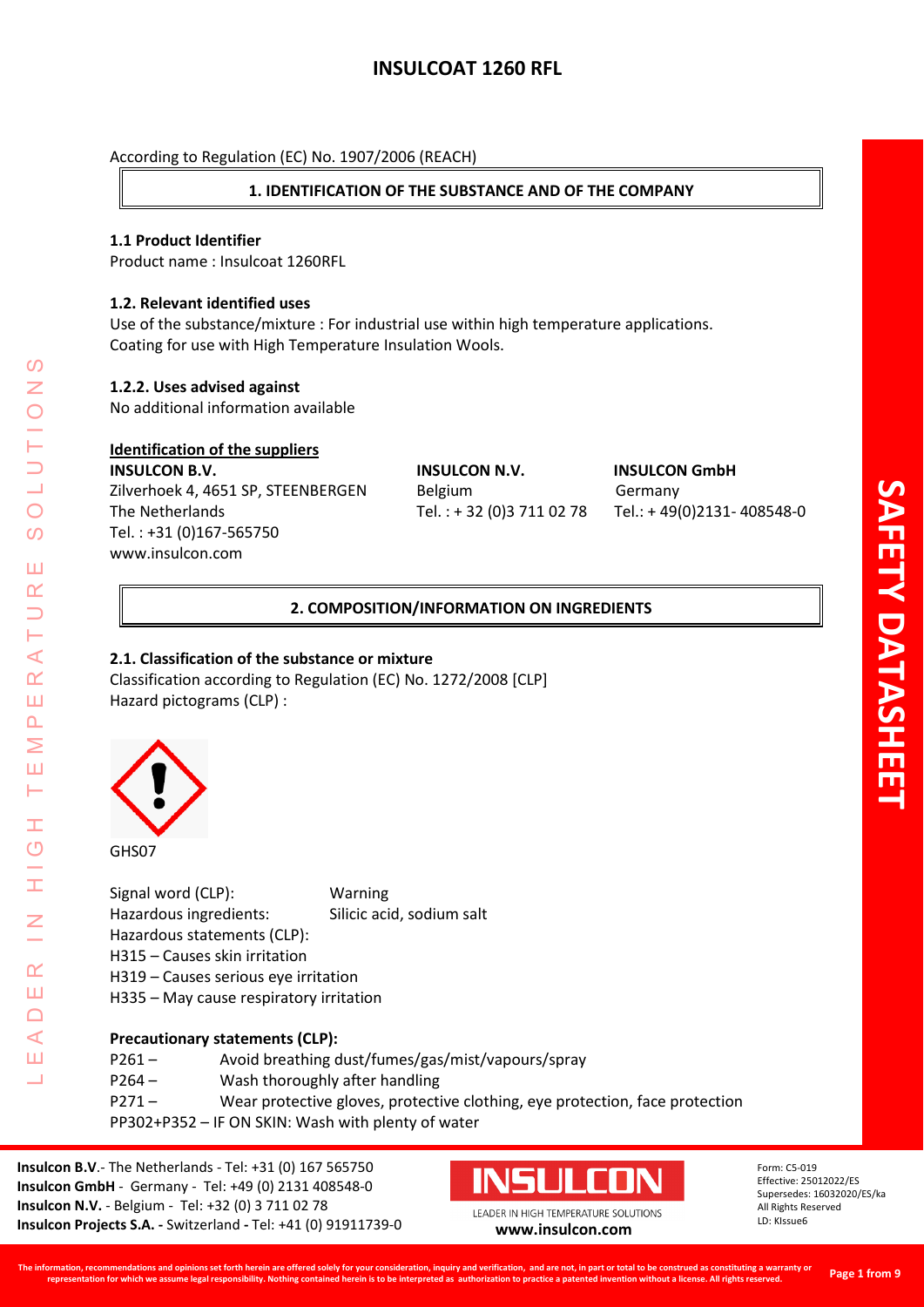P304+P340 – IF INHALED: Remove person to fresh air and keep comfortable for breathing P305+P351+P338 – IF IN EYES: Rinse cautiously with water for several minutes. Remove contact lenses if present and easy to do and keep rinsing.

- P321 Call a POISON CENTRE/doctor if you feel unwell
- P332+P313 If skin irritation occurs: Get medical advice/attention P337+P313– If eye irritation persists: Get medical advice/attention
- P362+P364– Take off contaminated clothing & wash before reuse
- P403+P233 Store in a well-ventilated place. Keep container tightly closed.
- P405 Store locked up
- P501 Dispose of contents/container appropriately

## **2.3. Other hazards**

No additional information available

## **3. HAZARDS IDENTIFICATION**

## **3.1. Substance**

Not applicable

#### **3.2. Mixture**

LEADER IN HIGH TEMPERATURE SOLUTIONS

Ŧ  $\overline{O}$ 

H

Z

 $\alpha$ Ш  $\Box$  $\blacktriangleleft$ Ш 山

 $\Omega$ Z

 $\bigcirc$  $\Omega$ 

Ш  $\underline{\alpha}$  $\overline{\phantom{0}}$ Н ⋖  $\alpha$ Ш  $\Delta$ Σ Ш Н

Comments: Mixture of the substance listed below with non-hazardous additives.

| <b>Name</b>                  | <b>Product Identifier</b>               | %         | <b>Classification according to Regulation</b><br>(EC) No.<br>1272/2008 [CLP] |
|------------------------------|-----------------------------------------|-----------|------------------------------------------------------------------------------|
| Silicic acid, sodium<br>salt | (Cas No) 1344-09-8<br>(EC No) 215-687-4 | $25 - 50$ | Met. Corr. 1, H290<br>Skin Corr. 1B, H314<br>Eye Dam. 1, H318                |
|                              |                                         |           | STOT SE 3, H335                                                              |

## **Specific concentration limits:**

| <b>Name</b>               | <b>Product Identifier</b> | <b>Specific concentration limits</b> |
|---------------------------|---------------------------|--------------------------------------|
| Silicic acid, sodium salt | (Cas No) 1344-09-8        | (0.1=< C < 28) Eye irrit. 2, H319    |
|                           | (EC No) 215-687-4         | (0.1=< C < 28) Skin irrit. 2, H315   |
|                           |                           | (0.1=< C < 28) STOT SE 3, H335       |
|                           |                           | (28 = < C < 39) Skin irrit. 2, H315  |
|                           |                           | (28 = < C < 39) Eye Dam. 1, H318     |
|                           |                           | (28 = < C < 39) STOT SE 3, H335      |
|                           |                           | (39 = < C < 100) Skin Corr. 1B, H314 |
|                           |                           | (39 = < C < 100) Eye Dam. 1, H318    |
|                           |                           | (39 =< C <100) STOT SE 3, H335       |
|                           |                           | (39 =< C <100) Met. Corr. 1, H290    |

Full text of H-statements: see section 16

**Insulcon B.V**.- The Netherlands - Tel: +31 (0) 167 565750 **Insulcon GmbH** - Germany - Tel: +49 (0) 2131 408548-0 **Insulcon N.V.** - Belgium - Tel: +32 (0) 3 711 02 78 **Insulcon Projects S.A. -** Switzerland **-** Tel: +41 (0) 91911739-0 **[www.insulcon.com](http://www.insulcon.com/)**

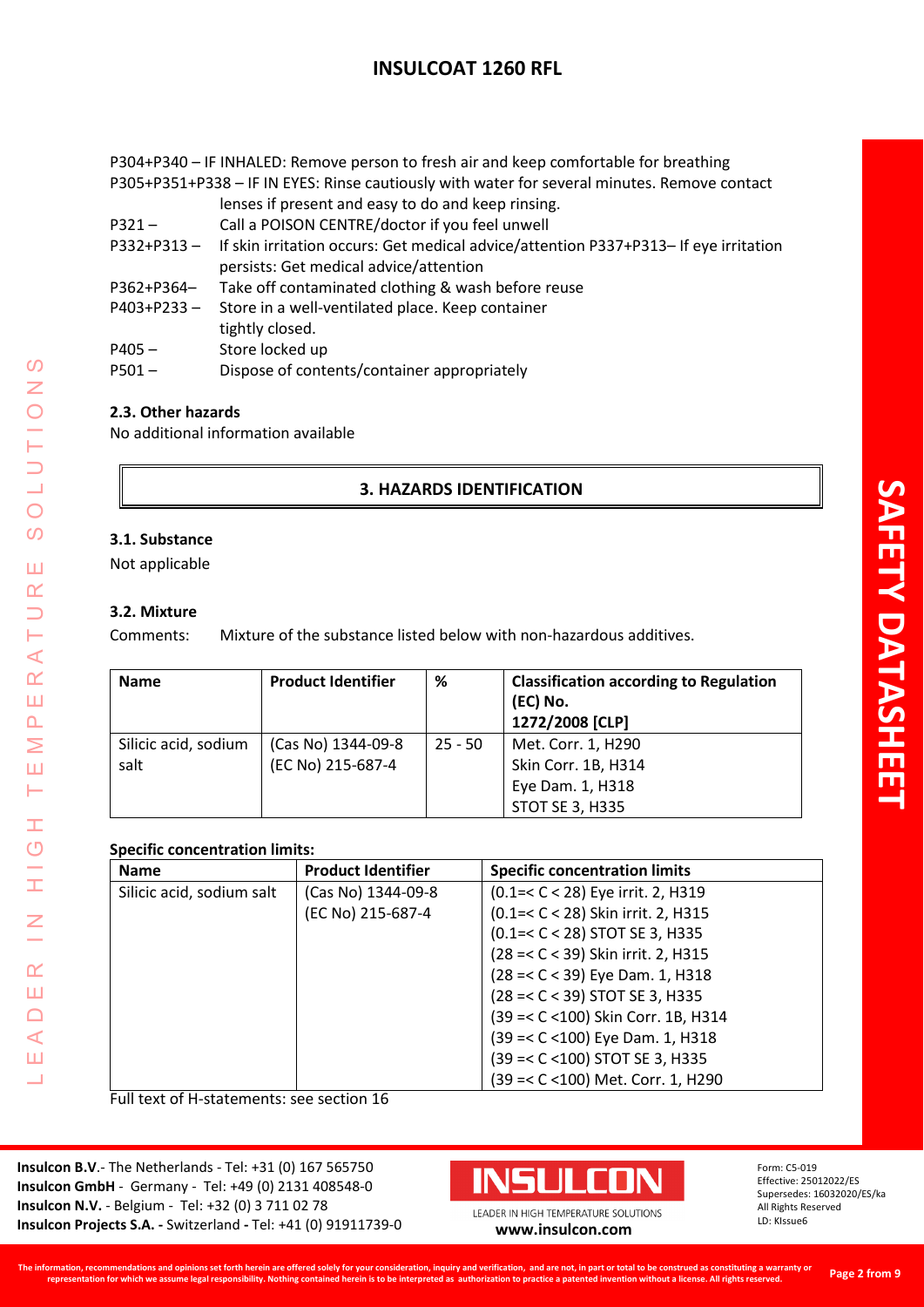## **4. FIRST AID MEASURES**

| First aid measures after inhalation:<br>First aid measures after skin contact: | Move to fresh air, if you feel unwell seek medical advice<br>Wash skin with plenty of water. Take off contaminated<br>clothing and wash before reuse. Take<br>medical advice if skin irritation persists. |
|--------------------------------------------------------------------------------|-----------------------------------------------------------------------------------------------------------------------------------------------------------------------------------------------------------|
| First aid measures after eye contact:                                          | Rinse cautiously with water for several minutes. Get medical<br>advice/attention.                                                                                                                         |
| First-aid measures after ingestion:                                            | Rinse mouth. Drink plenty of water. DO NOT induce vomiting.<br>Obtain emergency medical attention.                                                                                                        |

## **4.2. Most important symptoms and effects, both acute and delayed**

Symptoms/injuries after skin contact : Irritation Symptoms/injuries after eye contact : Irritation

**4.3. Indication of any immediate medical attention and special treatment needed** Treat symptomatically

## **5. FIRE-FIGHTING MEASURES**

## **5.1. Extinguishing media**

Suitable extinguishing media:

The product is not flammable. Use extinguishing media appropriate for surrounding fire. Foam, Dry Powder, Carbon Dioxide, Water spray Unsuitable extinguishing media : Do not use a heavy water stream.

## **5.2. Special hazards arising from the substance or mixture**

No additional information available

## **5.3. Advice for firefighters**

LEADER IN HIGH TEMPERATURE SOLUTIONS

Ŧ  $\overline{O}$ 

I

 $\alpha$ Ш  $\Box$  $\triangleleft$ Ш 山

 $\prec$  $\alpha$ Ш  $\Delta$ Σ Ш Н

 $\Omega$ 

 $\bigcirc$ 

 $\overline{O}$ 

Ш  $\alpha$  $\overline{\phantom{0}}$ 

> Firefighting instruction: Prevent firefighting water from entering the environment.

Protection during firefighting:

Do not enter fire area without proper protective equipment, including respiratory protection.

## **6. ACCIDENTAL RELEASE MEASURES**

**6.1. Personal precautions, protective equipment and emergency procedure** General measures : Avoid contact with skin and eyes

## **6.1.1. For non-emergency personnel**

Protective equipment : Concerning personal protective equipment to use see Section 8 Emergency Procedure : Prohibit unauthorised persons

**Insulcon B.V**.- The Netherlands - Tel: +31 (0) 167 565750 **Insulcon GmbH** - Germany - Tel: +49 (0) 2131 408548-0 **Insulcon N.V.** - Belgium - Tel: +32 (0) 3 711 02 78 **Insulcon Projects S.A. -** Switzerland **-** Tel: +41 (0) 91911739-0 **[www.insulcon.com](http://www.insulcon.com/)**

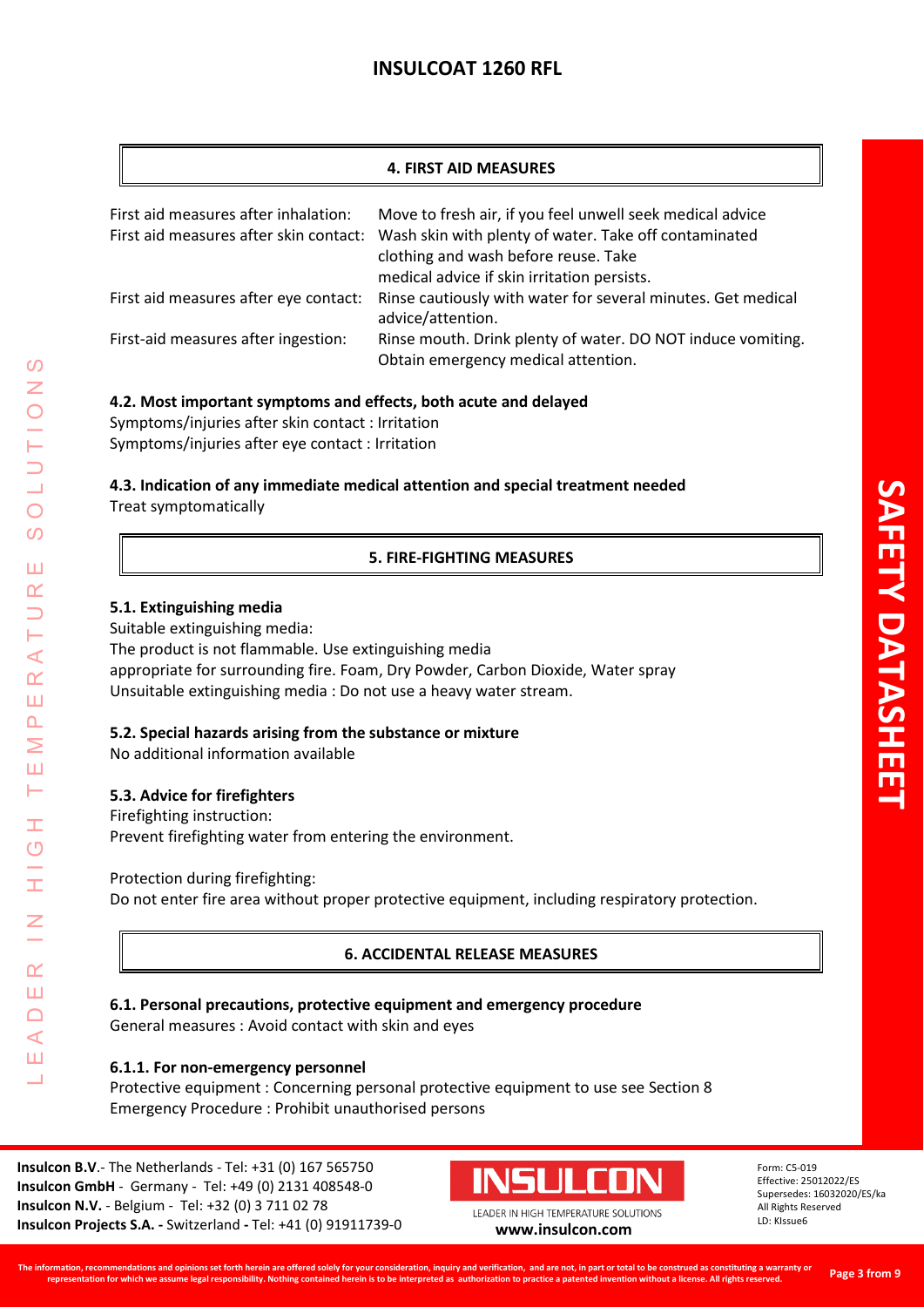#### **6.1.2 For emergency responders**

Protective equipment : Ensure adequate ventilation. Concerning personal protective equipment to use see section 8. Emergency procedure : Ensure operatives are trained to minimise exposures.

## **6.2. Environmental precautions**

Prevent entry to sewers and public waters. Notify authorities if liquid enters sewers or public waters.

#### **6.3. Methods and material for containment and cleaning up**

Method for cleaning up : Soak up spills with inert solids, such as clay or diatomaceous earth as soon as possible.

#### **6.4. Reference to other sections**

See Heading 7. See Heading 8. See Heading 13.

## **7. HANDLING AND STORAGE**

#### **7.1. Precautions for safe handling**

Precautions for safe handling : Ensure adequate ventilation, especially in confined areas. Obtain special instructions before use. Use personal protective equipment (PPE) as required. Avoid contact with skin, eyes and clothing. Avoid inhalation of vapours. Do not eat, drink or smoke when using this product. Wash hands and other exposed areas with mild soap and water before eating, drinking or smoking and when leaving work.

## **7.2. Conditions for safe storage, including any incompatibilities**

Storage conditions :

LEADER IN HIGH TEMPERATURE SOLUTIONS

Ŧ  $\overline{O}$ 

 $\alpha$ Ш  $\Box$  $\blacktriangleleft$ Ш 山

 $\blacktriangleleft$  $\alpha$ Ш  $\Delta$ Σ Ш Н

 $\Omega$ 

 $\bigcirc$  $\Omega$ 

Ш  $\alpha$ 

> Product must only be kept in the original packaging. Keep container closed when not in use. Protect against frost. Keep away from acids and heat sources.

## **7.3. Specific end use(s)**

No additional information available.

## **8. EXPOSURE CONTROLS/PERSONAL PROTECTION**

#### **Hand protection:**

Chemical resistant PVC gloves (to European standard EN 374 or equivalent)

#### **Eye protection:**

Safety glasses with side shields. Emergency eye wash fountains Should be available in the immediate vicinity of any potential exposure.

#### **Skin and body protection:**

Impervious clothing. Do not take work clothes home Respiratory protection: Liquid product: Inhalation unlikely. If dust are formed, wear appropriate mask.

**Insulcon B.V**.- The Netherlands - Tel: +31 (0) 167 565750 **Insulcon GmbH** - Germany - Tel: +49 (0) 2131 408548-0 **Insulcon N.V.** - Belgium - Tel: +32 (0) 3 711 02 78 **Insulcon Projects S.A. -** Switzerland **-** Tel: +41 (0) 91911739-0 **[www.insulcon.com](http://www.insulcon.com/)**

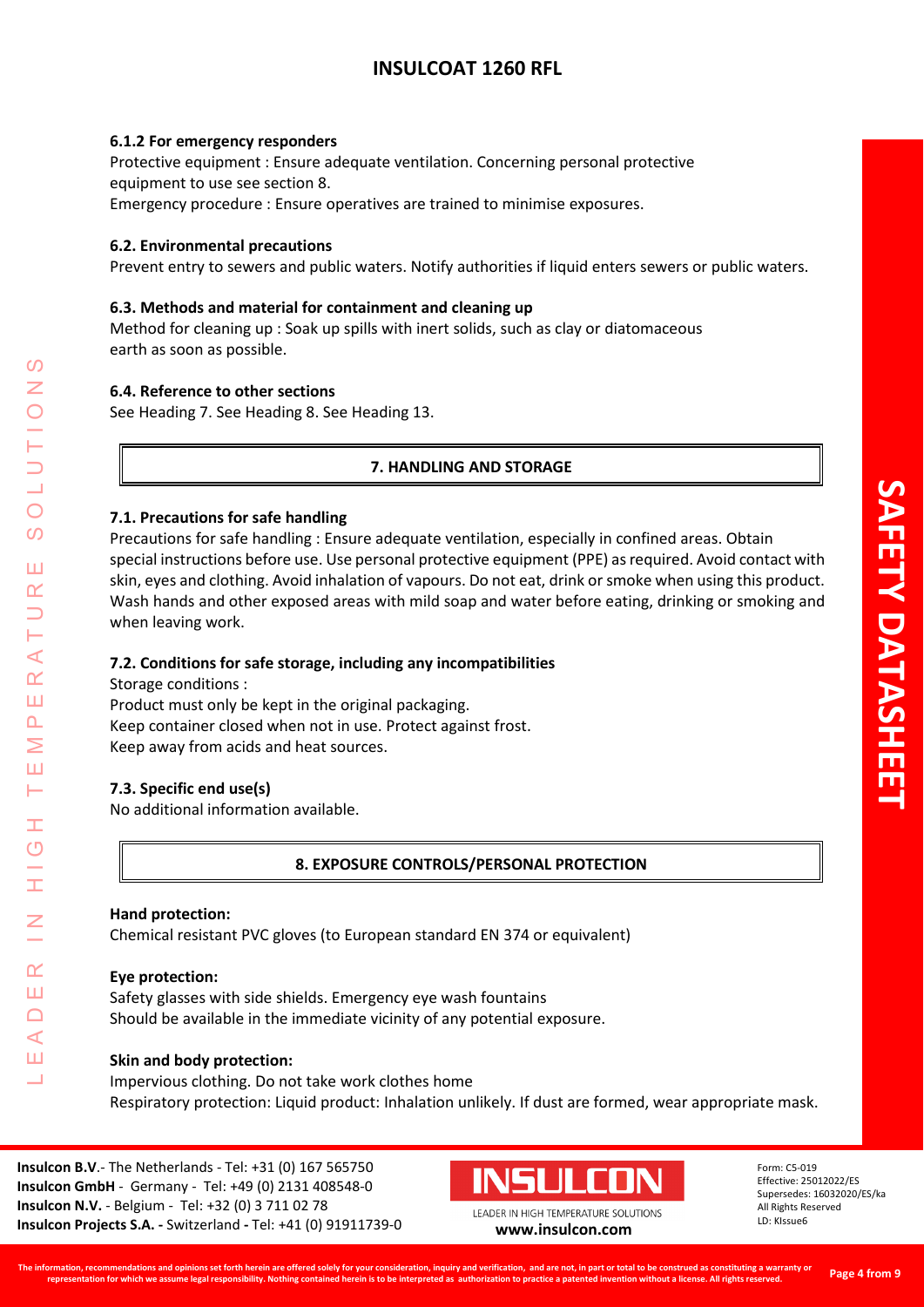#### **Other information :**

Do not eat, drink or smoke during use. Do not take work clothes Home. Separate working clothes from town clothes. Wash separate.



## **9. PHYSICAL AND CHEMICAL PROPERTIES**

#### **9.1. Information on basic physical and chemical properties**

Physical state: Liquid Appearance: Paste Color: Grey Odor: No data available Odor threshold: No data available pH: No data available Relative evaporation rate (butylacetate=1): No data available Melting point: Not applicable Freezing point: No data available Boiling point: No data available Flash point: No data available Auto-ignition temperature: No data available Decomposition temperature: No data available Flammability (solid gas): Not applicable Vapor pressure: No data available Relative vapor density at 20°C: No data available Relative density: No data available Solubility: Water: slightly soluble Log Pow: No data available Viscosity, kinemati : No data available Viscosity, dynamic: No data available Explosive properties: No data available Oxidising properties: No data available Explosive limits: No data available

LEADER IN HIGH TEMPERATURE SOLUTIONS

Ŧ  $\overline{O}$ 

 $\alpha$ Ш  $\cap$  $\blacktriangleleft$ Ш  $\overline{\phantom{0}}$ 

⋖  $\alpha$ Ш  $\overline{\mathbf{r}}$ Σ Ш H

 $\omega$  $\overline{z}$ 

 $\overline{O}$  $\Omega$ 

ΠT  $\alpha$ 

> **9.2. Other information** No additional information available

**SAFETY DATASHEET AFETY DATASHE** 

**Insulcon B.V**.- The Netherlands - Tel: +31 (0) 167 565750 **Insulcon GmbH** - Germany - Tel: +49 (0) 2131 408548-0 **Insulcon N.V.** - Belgium - Tel: +32 (0) 3 711 02 78 **Insulcon Projects S.A. -** Switzerland **-** Tel: +41 (0) 91911739-0 **[www.insulcon.com](http://www.insulcon.com/)**

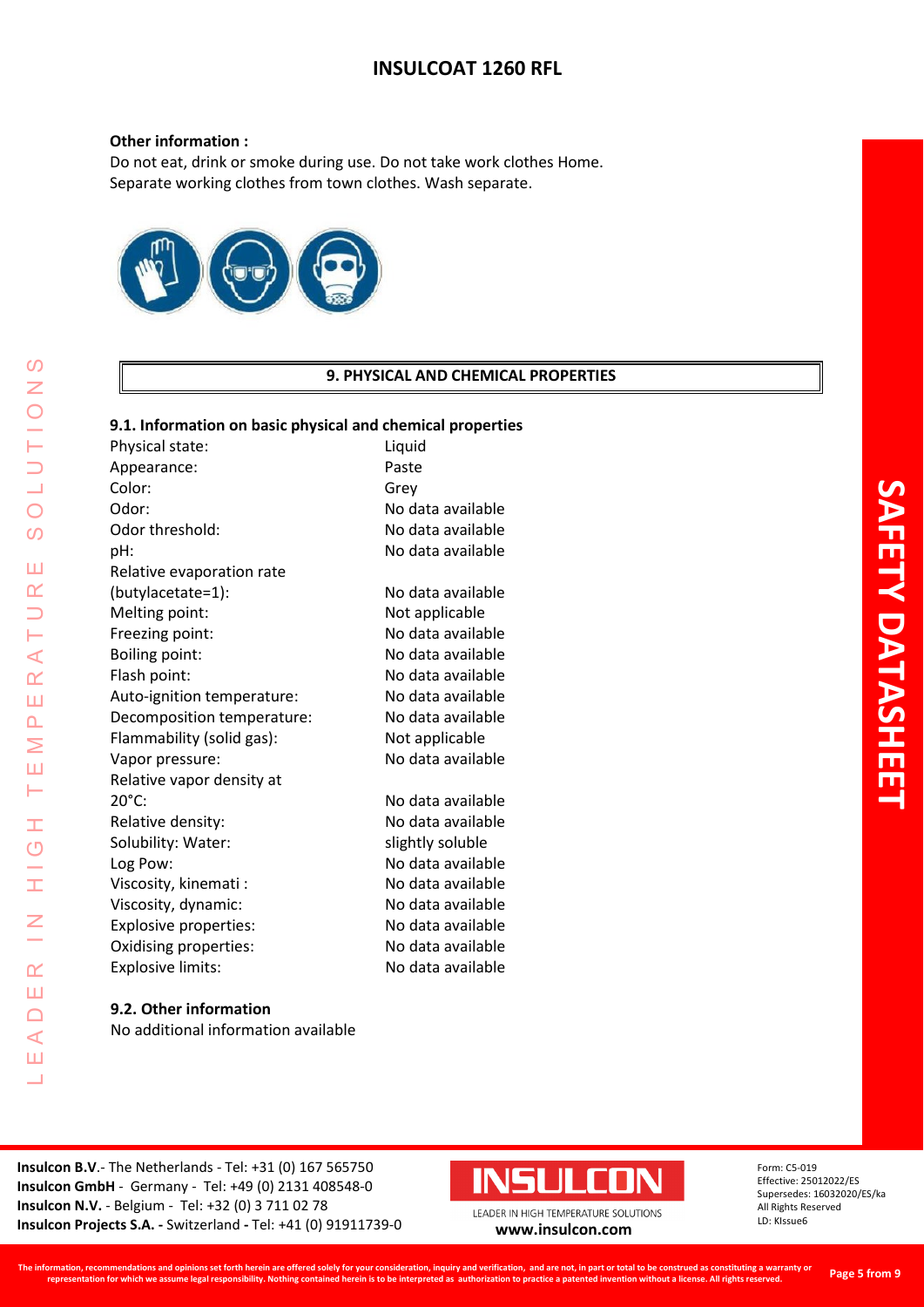## **10. STABILITY AND REACTIVITY**

#### **10.1 Reactivity**

Stable under normal conditions of use.

#### **10.2 Chemical stability**

The product is stable at normal handling and storage conditions.

## **10.3 Possibility of hazardous reactions**

Reacts violently with strong acids, zinc.

## **10.4 Conditions to avoid**

No additional information available.

#### **10.5 Incompatible materials**

Acids, zinc.

LEADER IN HIGH TEMPERATURE SOLUTIONS

Ŧ  $\circ$ 

I

 $\overline{z}$ 

 $\alpha$ Ш  $\Box$  $\prec$ Ш 山

 $\Omega$ Z

 $\bigcirc$  $\Omega$ 

Ш  $\alpha$  $\Box$ Н  $\prec$  $\alpha$ Ш  $\Delta$ Σ Ш Н

#### **10.6 Hazardous decomposition products**

Under normal conditions of storage and use, hazardous decomposition products should not be produced

## **11. TOXICOLOGICAL INFORMATION**

#### **11.1 Information on toxicological effects**

| Acute toxicity:                    | Not classified (based on available data, criteria not met) |
|------------------------------------|------------------------------------------------------------|
| Skin corrosion/irritation:         | Causes skin irritation                                     |
| Serious eye damage/irritation:     | Causes serious eye irritation                              |
| Respiratory or skin sensitization: | Not classified (based on available data, criteria not met) |
| Germ cell mutagenicity:            | Not classified (based on available data, criteria not met) |
| Reproductive toxicity:             | Not classified (based on available data, criteria not met) |
| Specific target organ toxicity     |                                                            |
| (single exposure):                 | Not classified (based on available data, criteria not met) |
| Specific target organ toxicity     |                                                            |
| (repeated exposure):               | Not classified (based on available data, criteria not met) |
| Aspiration hazard:                 | Not classified (based on available data, criteria not met) |

## **12. EGOLOGICAL INFORMATION**

## **12.1. Toxicity**

No additional information available

#### **12.2. Persistence and degradability** No additional information available.

**Insulcon B.V**.- The Netherlands - Tel: +31 (0) 167 565750 **Insulcon GmbH** - Germany - Tel: +49 (0) 2131 408548-0 **Insulcon N.V.** - Belgium - Tel: +32 (0) 3 711 02 78 **Insulcon Projects S.A. -** Switzerland **-** Tel: +41 (0) 91911739-0 **[www.insulcon.com](http://www.insulcon.com/)**

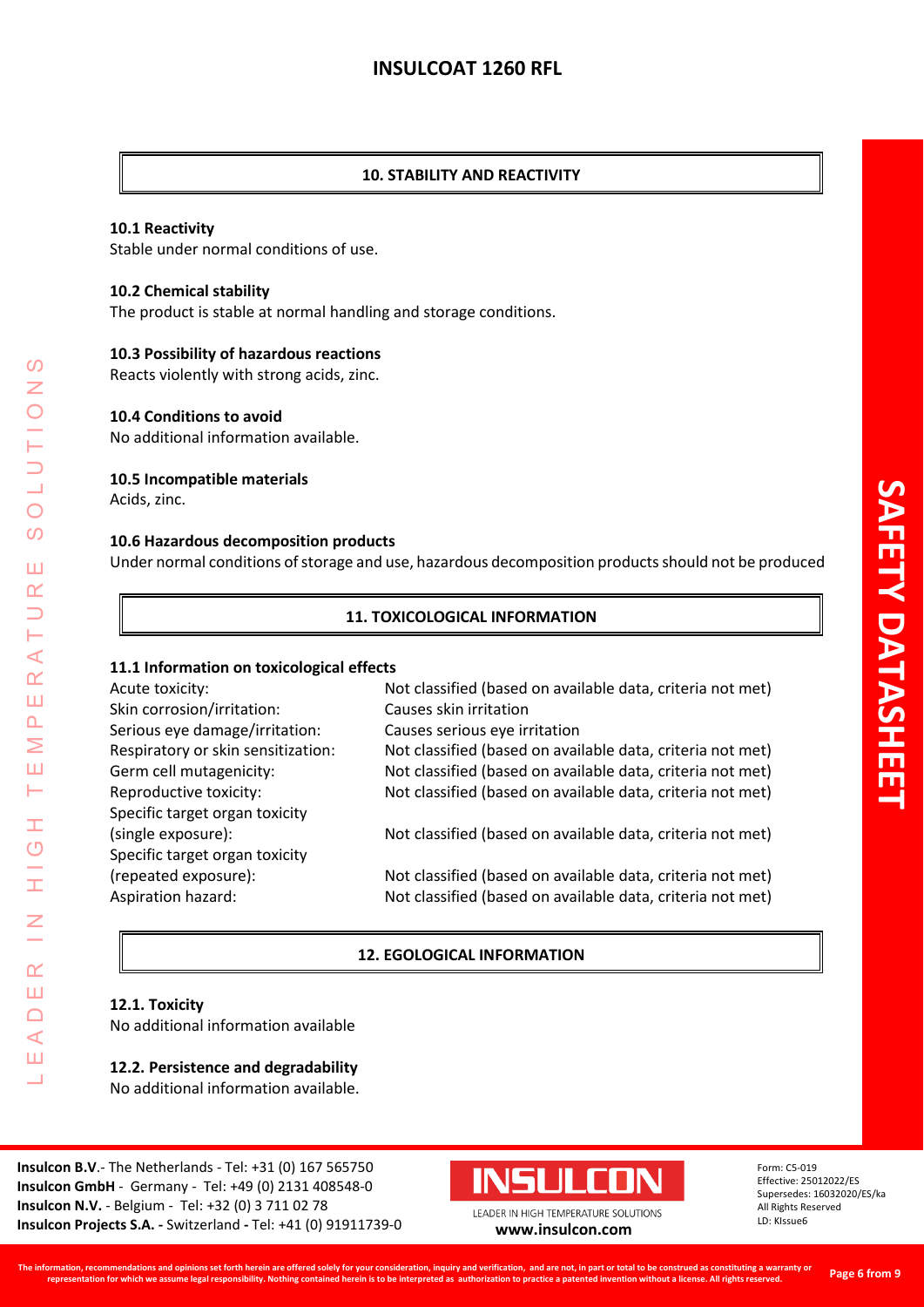## **12.3. Bioaccumulative potential**

No additional information available

## **12.4. Mobility in soil**

No additional information available

## **12.5. Results of PBT and vPvB assessment**

No additional information available

## **12.6. Other adverse effects**

No additional information available

## **13. DISPOSAL CONSIDERATIONS**

#### **13.1. Waste treatments methods**

Waste disposal recommendations: Dispose in a safe manner in accordance with local / National regulations. European List of Waste (LoW) code: 08 04 10 – waste adhesives and sealants other than Those mentioned in 08 04 09

## **14. TRANSPORT INFORMATION**

| <b>ADR</b>                             | <b>IMDG</b>          | <b>IATA</b>       | <b>AND</b>        | <b>RID</b>        |
|----------------------------------------|----------------------|-------------------|-------------------|-------------------|
| 14.1. UN Number                        |                      |                   |                   |                   |
| Not regulated for transport            |                      |                   |                   |                   |
| 14.2. UN proper shipping name          |                      |                   |                   |                   |
| Not applicable                         | Not applicable       | Not applicable    | Not applicable    | Not applicable    |
| 14.3. Transport hazard class(es)       |                      |                   |                   |                   |
| Not applicable                         | Not applicable       | Not applicable    | Not applicable    | Not applicable    |
| Not applicable                         | Not applicable       | Not applicable    | Not applicable    | Not applicable    |
| 14.4. Packing group                    |                      |                   |                   |                   |
| Not applicable                         | Not applicable       | Not applicable    | Not applicable    | Not applicable    |
| <b>14.5 Environmental hazards</b>      |                      |                   |                   |                   |
| Dangerous for the                      | Dangerous for the    | Dangerous for the | Dangerous for the | Dangerous for the |
| Environment: No                        | Environment: No      | Environment: No   | Environment: No   | Environment: No   |
|                                        | Marine pollutant: No |                   |                   |                   |
| No supplementary information available |                      |                   |                   |                   |

## **14.6 Special precautions for user**

- Overland transport
- Transport regulations (ADR) : Not applicable
- Transport by sea
- Transport regulations (IMDG) : Not applicable
- Air transport

LEADER IN HIGH TEMPERATURE SOLUTIONS

Ŧ  $\overline{C}$ 

I

 $\alpha$ Ш  $\Box$  $\blacktriangleleft$ Ш ┙

 $\prec$  $\alpha$ Ш  $\Delta$ Σ Ш Н

 $\mathcal{O}$  $\overline{z}$ 

 $\bigcirc$  $\Omega$ 

Ш  $\alpha$  $\overline{\phantom{0}}$ 

Transport regulations (IATA) : Not applicable

**Insulcon B.V**.- The Netherlands - Tel: +31 (0) 167 565750 **Insulcon GmbH** - Germany - Tel: +49 (0) 2131 408548-0 **Insulcon N.V.** - Belgium - Tel: +32 (0) 3 711 02 78 **Insulcon Projects S.A. -** Switzerland **-** Tel: +41 (0) 91911739-0 **[www.insulcon.com](http://www.insulcon.com/)**

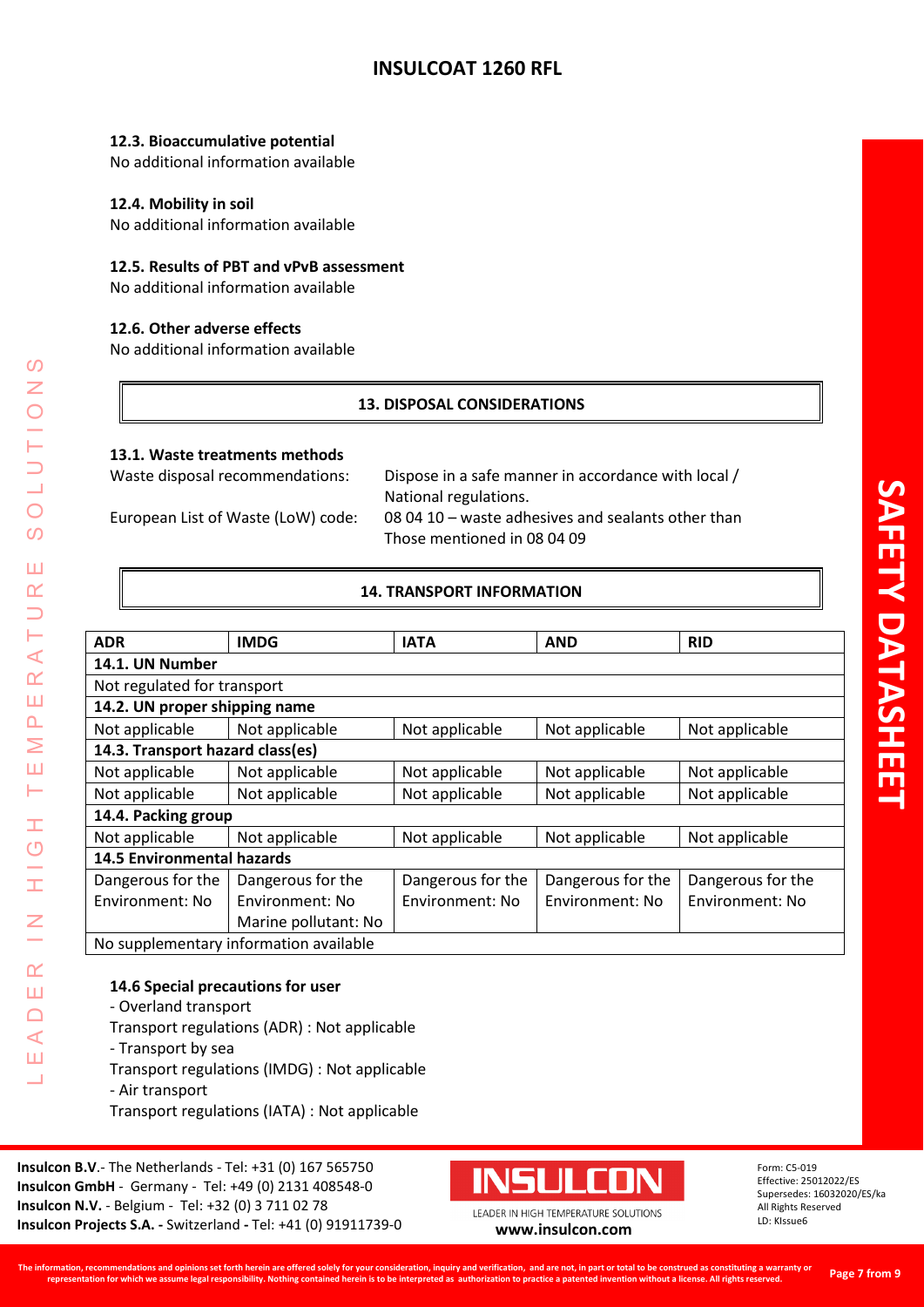- Inland waterway transport Transport regulations (ADN) : Not applicable - Rail transport Transport regulations (RID) : Not applicable

## **14.7. Transport in bulk according to Annex II of MARPOL 73/78 and the IBC Code** Not applicable

## **15. REGULATORY INFORMATION**

# **15.1. Safety, health and environmental regulations/legislation specific for the substance or mixture 15.1.1. EU-Regulations**

Contains no REACH substances with Annex XVII restrictions Contains no substance on the REACH candidate list Contains no REACH Annex XIV substances

## **15.1.2. National regulations**

No additional information available

## **15.2. Chemical safety assessment**

No additional information available

## **16. OTHER INFORMATION**

## **Abbreviations and acronyms:**

| <b>GHS</b>  | Globally Harmonised System of Classification and Labelling of Chemicals              |
|-------------|--------------------------------------------------------------------------------------|
| <b>ADN</b>  | Accord européen relative au transport international des marchandises dangereuses par |
|             | voie de navigation intérieure (European Agreement concerning the International       |
|             | Carriage of Dangerous Goods by Inland Waterways).                                    |
| <b>ADR</b>  | Accord européen sur le transport des marchendises dangereuses par Route (European    |
|             | Agreement concerning the International Carriage of Dangerous Goods by Road           |
| <b>CAS</b>  | <b>Chemical Abstract Service</b>                                                     |
| <b>IATA</b> | <b>International Air Transport Association</b>                                       |
| <b>IMDG</b> | International Maritime Code for Dangerous Goods                                      |
| <b>RID</b>  | Regulations concerning the International Carriage of Dangerous Goods by Rail         |

## **Data sources**

LEADER IN HIGH TEMPERATURE SOLUTIONS

H  $\overline{O}$ 

I

 $\alpha$ Ш  $\Box$  $\blacktriangleleft$ Ш 山

 $\Omega$ Z

 $\bigcirc$ 

 $\Omega$ 

Ш  $\alpha$  $\Box$ Н  $\blacktriangleleft$  $\alpha$ Ш  $\Delta$ Σ Ш Н

> REGULATION (EC) No 1272/2008 OF THE EUROPEAN PARLIAMENT AND OF THE COUNCIL of 16 December 2008 on classification, labelling and packaging of substances and mixtures, amending and repealing Directives 67/548/EEC and 1999/45/EC, and amending Regulation (EC) No 1907/2006.

**Insulcon B.V**.- The Netherlands - Tel: +31 (0) 167 565750 **Insulcon GmbH** - Germany - Tel: +49 (0) 2131 408548-0 **Insulcon N.V.** - Belgium - Tel: +32 (0) 3 711 02 78 **Insulcon Projects S.A. -** Switzerland **-** Tel: +41 (0) 91911739-0 **[www.insulcon.com](http://www.insulcon.com/)**